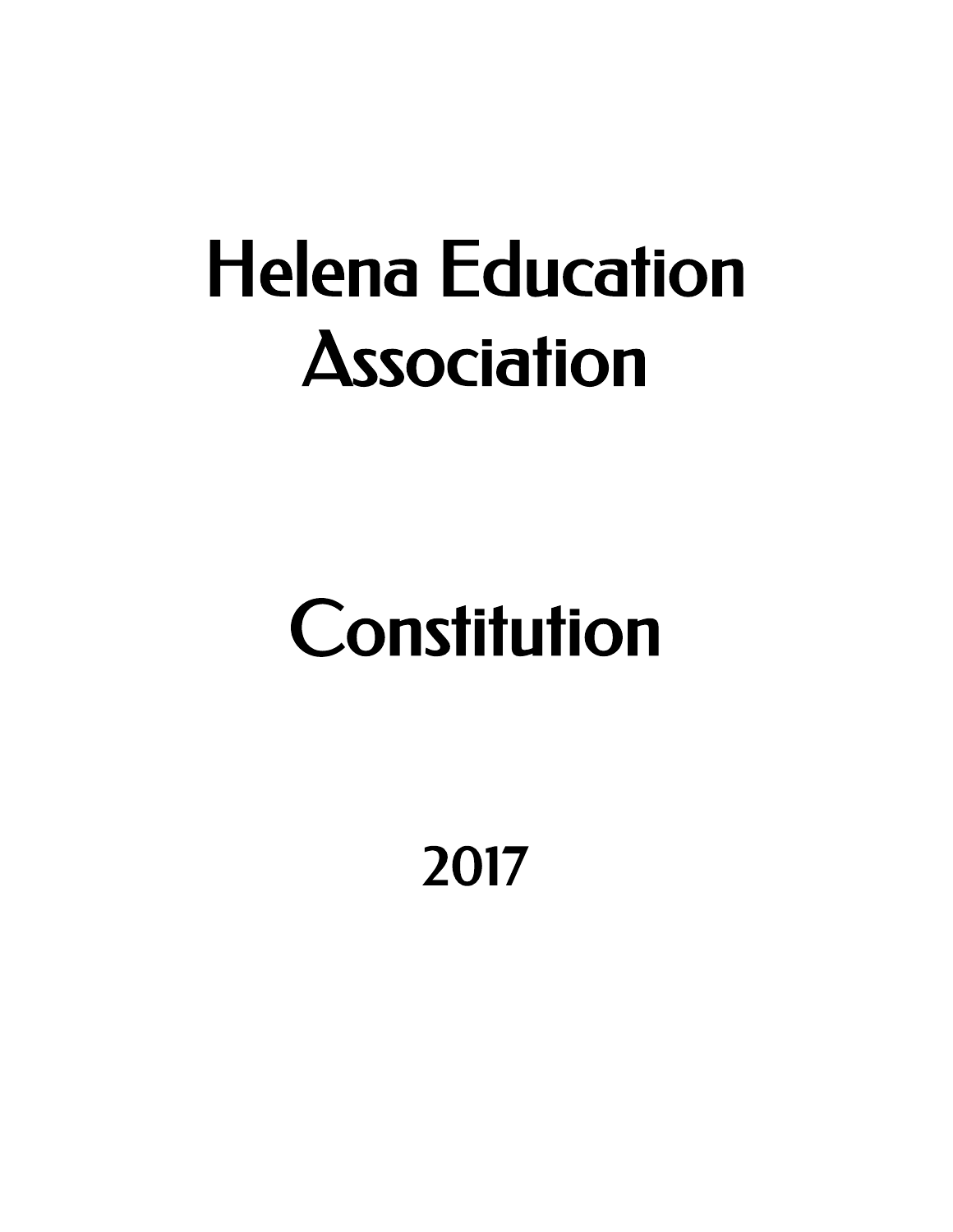# **Contents**

# **Constitution**

| <b>Article I.</b>    | <b>Name, Purpose, Governance</b> |   |
|----------------------|----------------------------------|---|
| <b>Article II.</b>   | <b>Membership</b>                |   |
| <b>Article III.</b>  | <b>Legislative Authority</b>     |   |
| <b>Article IV.</b>   | <b>Officers</b>                  |   |
| <b>Article V.</b>    | <b>Board of Directors</b>        | 3 |
| <b>Article VI.</b>   | <b>Representative Council</b>    |   |
| <b>Article VII.</b>  | <b>Meetings</b>                  |   |
| <b>Article VIII.</b> | <b>Committees</b>                |   |
| <b>Article IX.</b>   | <b>Nominations and Elections</b> |   |
| <b>Article X.</b>    | <b>Governance Review</b>         | 5 |
| <b>Article XI.</b>   | <b>Amendments</b>                | 5 |
| <b>Article XII.</b>  | <b>Parliamentary Procedures</b>  |   |
|                      |                                  |   |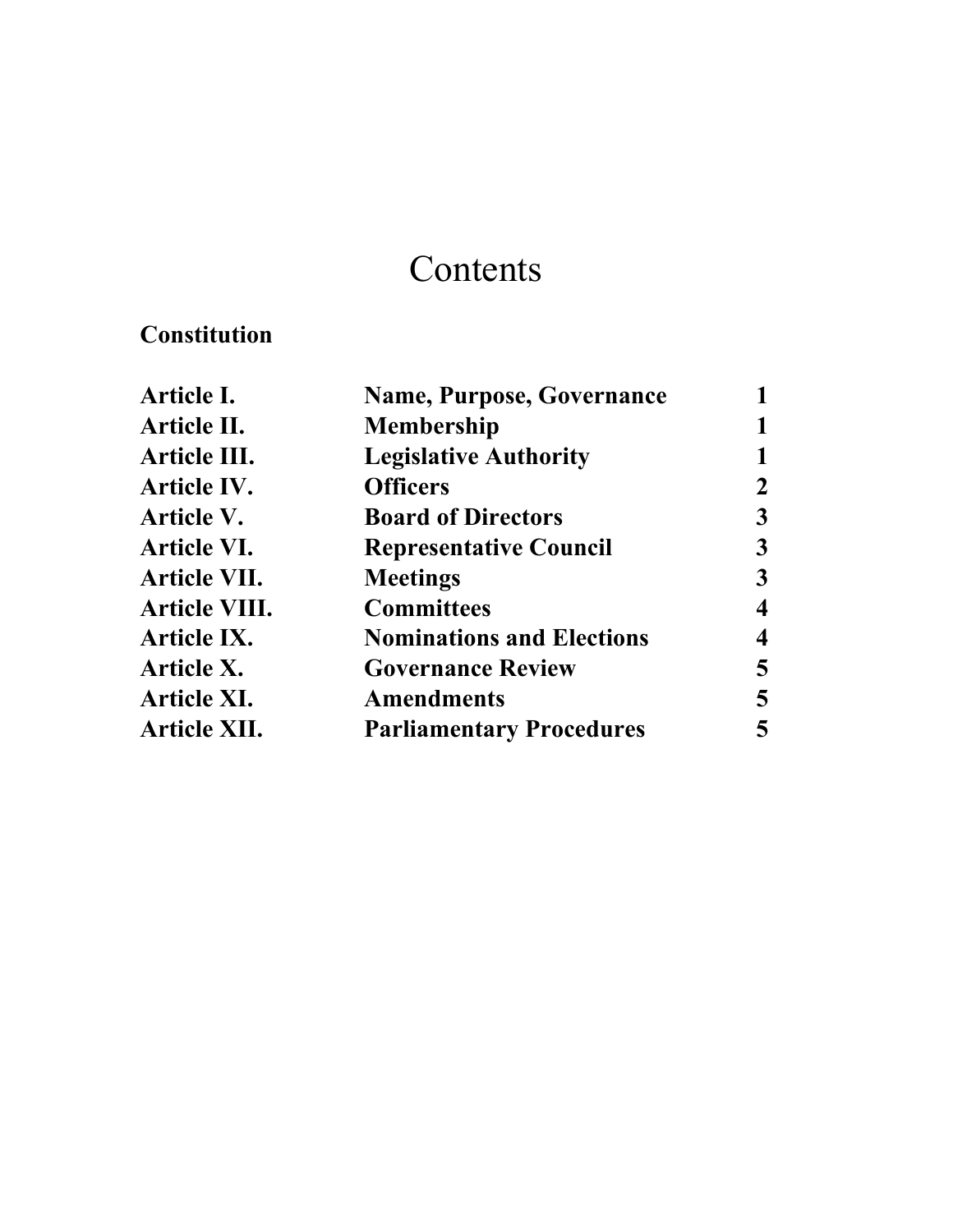# **Helena Education Association Constitution**

# **Article I. Name, Purpose, Governance**

### **Section 1. Name**

The name of the organization shall be the Helena Education Association, an affiliate of the MEA-MFT, National Education Association, American Federation of Teachers and the AFL-CIO.

### **Section 2. Purpose**

- A. Represent members in their employer relations.
- B. Negotiate and bargain to maintain and improve professional standards and economic security for all members.
- C. Work for the welfare of school children, the advancement of public education, and the improvement of instructional opportunities.
- D. Promote professional attitudes and ethical conduct among school employees.
- E. Encourage educators to exercise their rights and privileges as citizens and to provide leadership in civic affairs.
- F. Enable members to speak with a common voice on matters pertaining to the education profession and educational reform.
- G. Hold property and funds for the attainment of these purposes.

## **Section 3. Governance**

The association shall be governed by its Constitution, Bylaws, Policies, and such other actions as the Board of Directors, Representative Council, and the membership may take consistent therewith.

# **Article II. Membership**

#### **Section 1. Membership**

The membership of the Association shall consist of the following classifications: active, retired, and associate.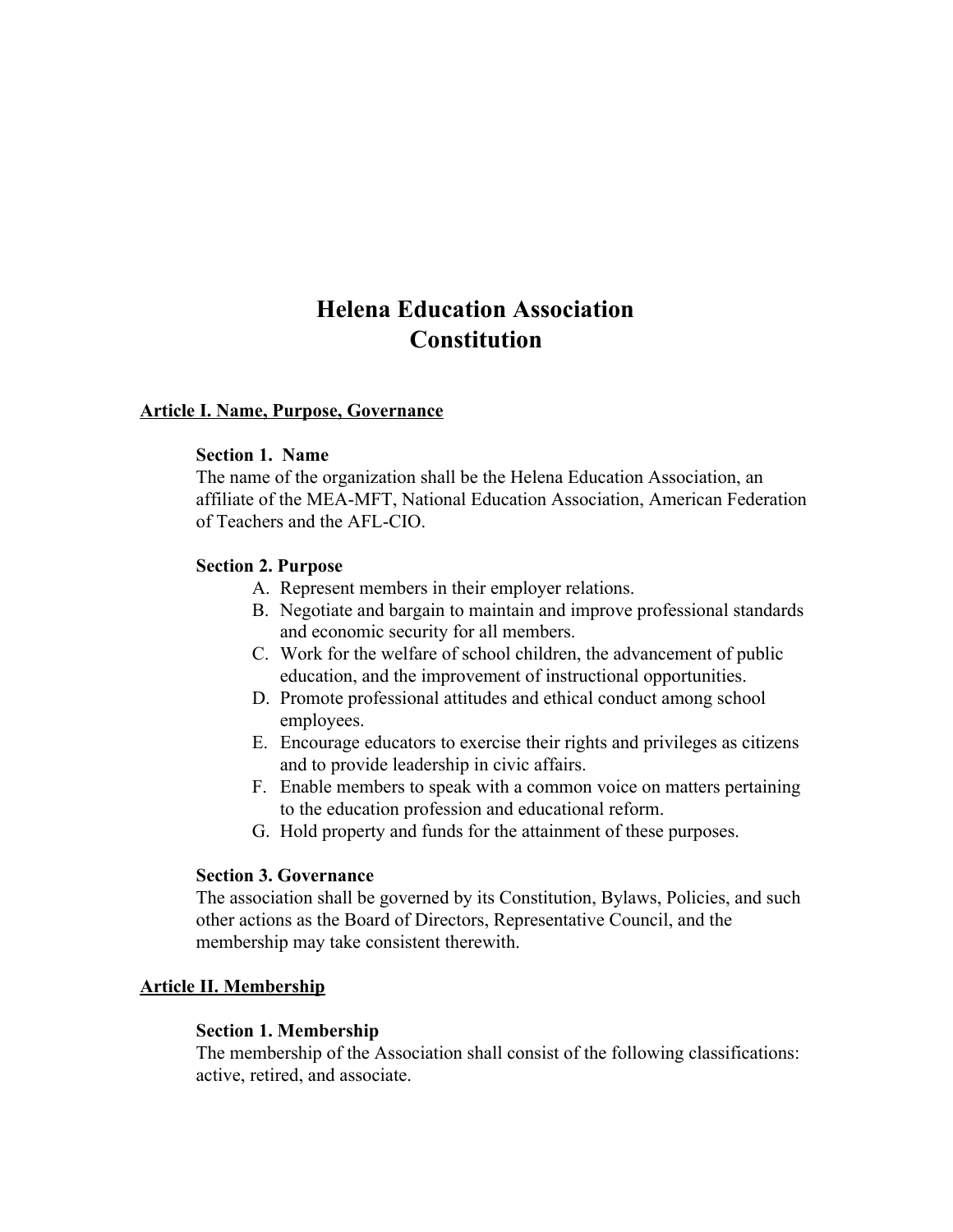# **Section II. Right of Membership**

The Association shall not deny membership on the basis of race, color, national origin, creed, gender, sexual orientation, age, handicap, martial status, or economic status.

# **Article III. Legislative Authority**

The authority to established Association policies and objectives, to adopt an annual budget and establish dues, and to exercise final authority on all matters of the Association shall be vested in the general membership.

# **Article IV. Officers**

# **Section 1. Association Officers**

The officers of the Association shall be president, first vice-president, second vice-president, secretary, and treasurer.

# **Section 2. Terms of Office**

- A. All terms shall be two years. The President and First Vice-President shall be elected in even numbered years. The Second Vice-President, Secretary, and Treasurer shall be elected in odd numbered years.
- B. Terms of office shall be from July 1 to June 30.

# **Section 3. Vacancy**

- A. When a vacancy occurs in the office of the President, the First Vice-President shall assume the *office for the remainder of that school year until March elections are held to elect a new President. Election procedure shall be in accordance with Article IX. Nominations and Elections.* If a vacancy occurs in the office of the First Vice-President, the Second Vice-President will assume office until an election can be held to replace the First Vice-President. Election of a replacement must occur within thirty days.
- B. When a vacancy occurs in both the office of President and First Vice-President, the Second Vice-President shall immediately assume the office until a secret ballot election can be held to elect a new President and First Vice-President after two weeks of open nominations.
- C. When a vacancy occurs in any other office, the President, or if necessary, the Board of Directors will appoint a replacement at the next meeting until a secret ballot election can be held after two weeks of open nominations.

## **Section 4. Recall**

A. Officers and members of the Board of Directors of the Association may be recalled for failure to properly perform the duties of office. The officers and/or Directors of the Association may also be recalled for violation of the Code of Ethics of the Education Profession, for misfeasance, for malfeasance, or for nonfeasance in office.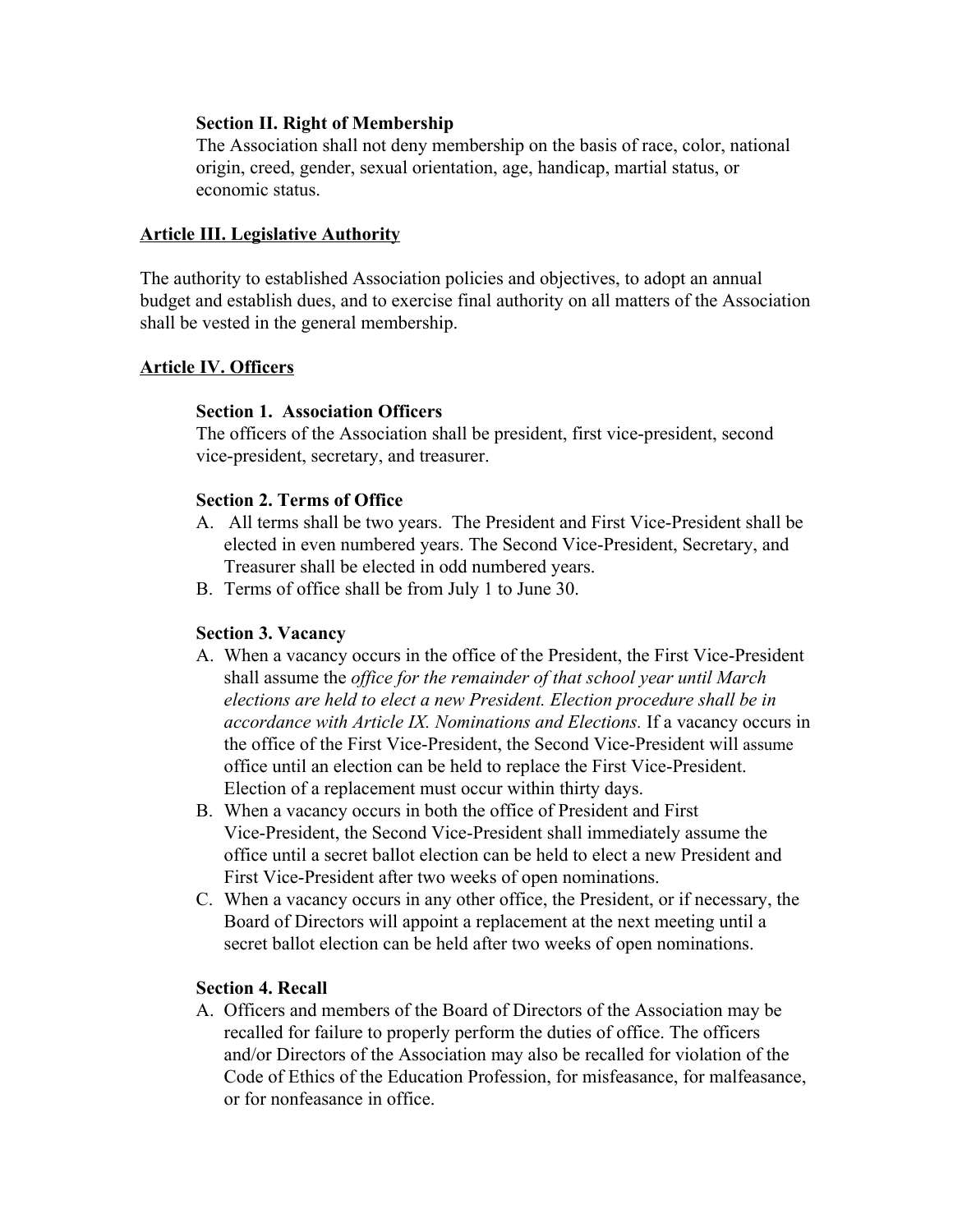- B. Recall proceedings against an officer may be initiated by written petition signed by at least 20% of members submitted to the Board of Directors or by 50% vote by the Board of Directors or Representative Council.
- C. After a recall petition is presented to the Board of Directors or a recall vote is passed by the Representative Council or Board of Directors, a due process hearing shall be held. The hearing shall be held no sooner than five days and no later than fifteen days after such action. A 2/3 vote of the Board of Directors shall sustain the charge, and the office shall become vacant immediately.
- D. When the recall vote of the Board of Directors declares the office vacant, the responsibilities of the vacated position shall be delegated to the Board of Directors until the vacancy is filled.
- E. Within seven days of the hearing, the officer or director may announce to the Board of Directors the intention to appeal the decision. The Board of Directors, in turn, will call a special general membership meeting to be held within seven days of the announcement of the appeal. At such meeting a secret ballot will be cast on the appeal.
- F. Should an elected officer or director be recalled, the Board of Directors shall proceed immediately to fill the vacancy in a manner prescribed in Article IX of the Bylaws.

# **Article V. Board of Directors**

- A. The Board of Directors shall consist of the Association officers and these Directors at Large: four high school (two from each high school), two middle school (one from each middle school), four elementary (from four different schools) and three paraeducators (from three different schools).
- B. Terms of office shall be two year terms with half of the Directors at Large being elected annually
- C. Directors at Large shall be elected as follows:
	- 1. Each high school shall elect two directors.
		- 2. Each middle school shall elect one director whose vote shall be weighted 1.5.
		- 3. All elementary teachers shall elect their four directors. A building primary election may be necessary in order to select a nominee. No more than one nominee per elementary building shall be placed on the election ballot.
		- 4. Paraeducators shall elect their three directors. A building primary election may be necessary in order to select a nominee. No more than one nominee per building shall be placed on the election ballot.

# **Article VI. Representative Council**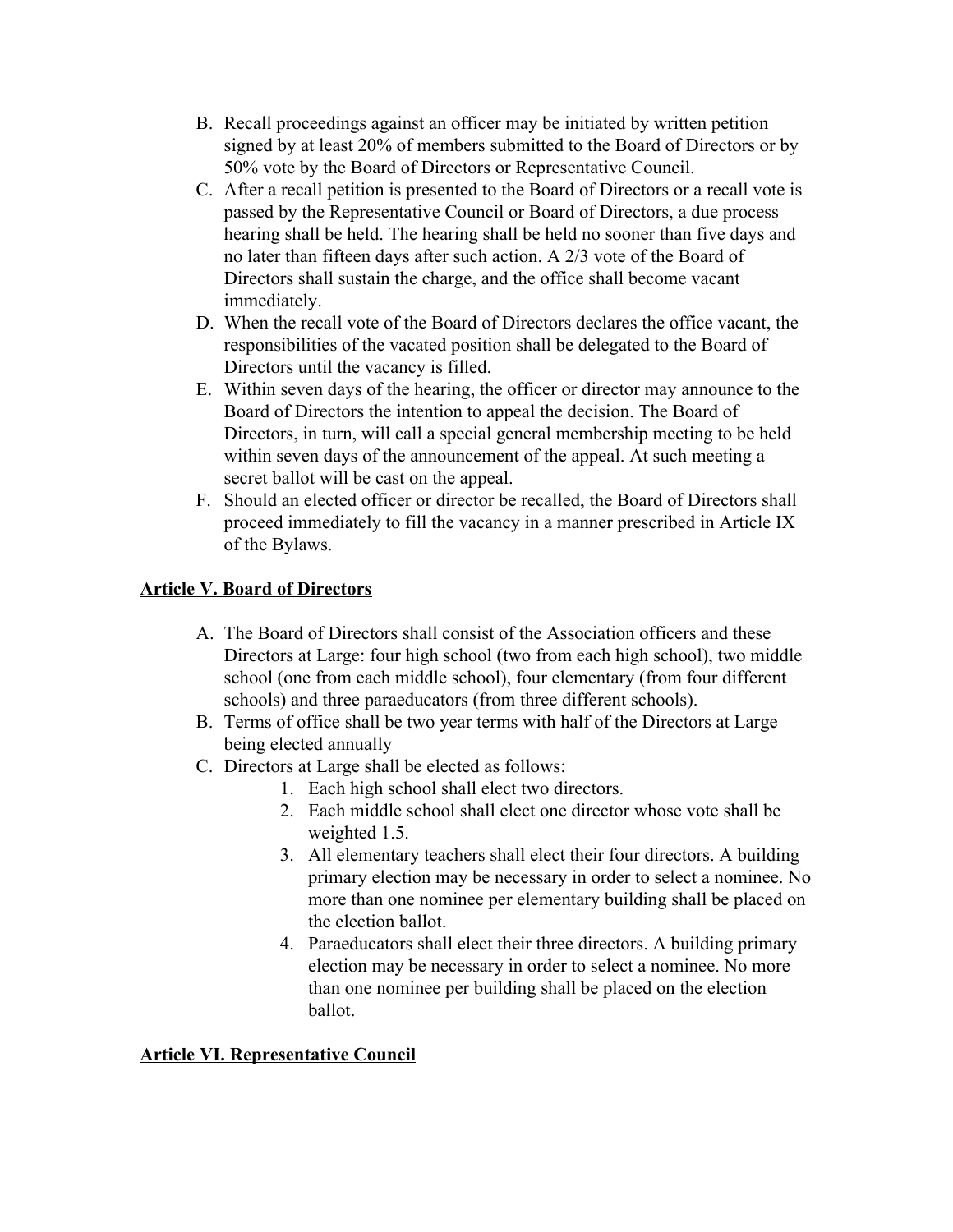The Representative Council shall consist of the Association Officers, the Board of Directors, and representatives elected from each building. A minimum of one representative shall be elected from each building. Building representatives shall be elected on the basis of building membership, with one representative for every fifteen members of the major fraction thereof. A building may be represented by a representative or by two representatives in a shared position.

# **Article VII. Meetings**

- A. Meetings of the Board of Directors shall be determined at their first meeting in August.
- B. Meetings of the Representative Council shall be determined in the fall of the year.
- C. Regularly scheduled general meetings of the Association shall be determined in the fall of the year.
- D. Meetings of the Board of Directors and Representative Council shall be open to all members. Members attending these meetings shall sit apart from the voting bodies, but may address the bodies upon recognition by the presiding officer.

# **Article VIII. Committees**

# **Section 1. Standing Committees**

Members of standing committees shall be appointed by the President, pending confirmation by the Board of Directors.

# **Section 2. Ad Hoc Committees**

Ad Hoc committees as are needed to address the Association purposes, may be established by the President, Board of Directors, or Representative Council. Members of Ad Hoc committees may be appointed by the President, pending confirmation by the Board of Directors, or may be appointed by the Board of Directors of the Representative Council.

# **Article IX. Nominations and Elections**

# **Section 1. Officers**

- A. Nominations for the Officers shall be presented in writing by the nominations committee at the general membership meeting. Nominations may also be made from the floor.
- B. Elections shall be held in accordance with the Bylaws and election procedures mandated in Association Policies.

# **Section 2. Board of Directors**

A. Nominations for the Board of Directors shall be presented in writing by the nominations committee at the general membership meeting. Nominations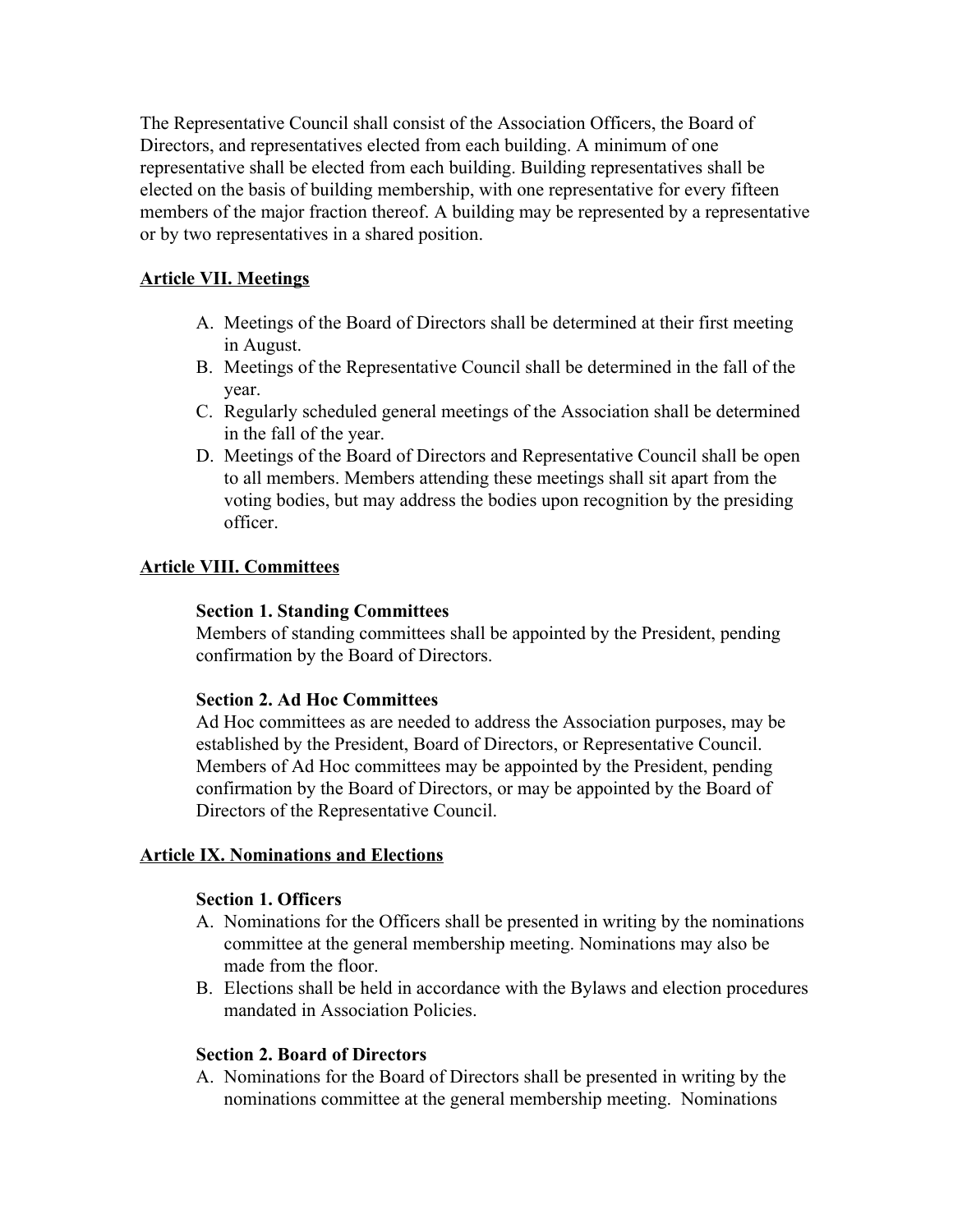may also be made from the floor by the appropriate level and building representatives.

B. Elections shall be held in accordance with the Bylaws and election procedures mandated in Association Policies.

# **Section 3. Representative Council**

- A. The elections for Representative Council members shall be held in each building. Elections shall take place at the beginning of the school year as promptly as possible.
- B. Alternates shall also be elected at this time.
- C. Representative positions may be shared by no more than two members. Shared positions will be entitled to only one vote. Any change in the representative requires a building election.

# **District 11 and Representative Assembly Delegates**

- A. Members interested in serving as a Representative Assembly Delegate will submit their names to the President. Should the number of interested members not exceed the allowable number of delegates, the Board of Directors shall confirm the Representative Assembly delegates.
- B. Should the number of interested members exceed the allotted number of delegates, they shall be elected in accordance with the Bylaws and Policies.
- C. Additional alternates to MEA-MFT RA shall be selected from the delegates to Representative Assembly in the descending order of votes received, and the ballot shall so state.

# **Article X. Governance Review**

# **Section 1. Governance Review Committee**

- A. The judicial authority of the Association shall be vested in the governance review committee.
- B. The Constitution and Bylaws shall be reviewed by this committee upon the request of the President, Board of Directors or Representative Council.

# **Section 2. Composition**

- C. The governance review committee shall be composed of six members appointed by the President and confirmed by the Board of Directors.
- D. A member of the governance review committee shall not be an elected officer of the Helena Education Association.

# **Article XI. Amendments**